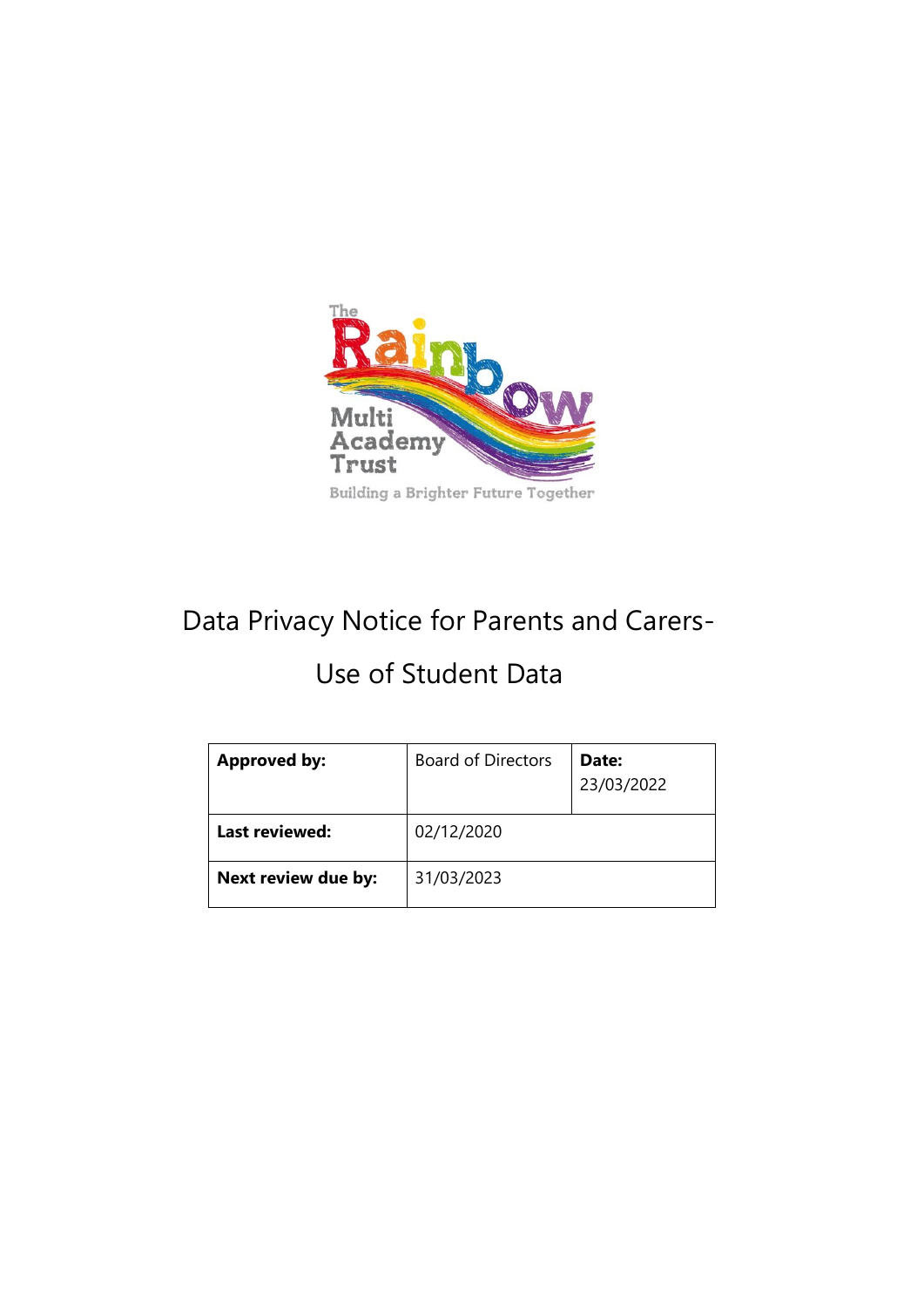We, The Rainbow Multi Academy Trust, Unit 7, King Edward Mine, Troon, Camborne, Cornwall. TR14 9HW, are the 'Data Controller' for the purposes of UK data protection law. Our Data Protection Officer is Glyn Pascoe (see 'Contact us' section below).

### **1.1 What is a 'privacy notice'?**

It's your right under UK data protection law for you to be informed about how organisations use your data. A privacy notice is often called a 'fair processing notice' and is designed to inform individuals when data about them is collected, held and processed. This privacy notice is designed to explain how we collect, store and process pupil data.

Typical examples of personal data are:

- Contact details such as name, address, phone numbers, email addresses
- Date of birth
- Gender
- Country of birth
- Emergency contact information
- FSM (free school meal) eligibility
- Curricular records such as assessment data
- Attendance data
- Exclusion data
- Pupil photographs, both official and those captured as part of learning evidence
- Safeguarding information including court orders or professional involvement
- Data relating to support provision received including care packages, plans and support providers eg external agencies.
- CCTV images captured on our sites (non facial recognition)
- Usage data relating to interactions with our IT systems

The above list should be viewed as a non-exhaustive list and additional data may be stored where it is deemed relevant. Information may also be received from other organisations such as schools, authorities or the DfE (Department for Education). In addition, certain 'special categories' of more sensitive data may also be stored, including (but not limited to):

- Medical information including physical and mental health conditions
- Ethnicity and languages spoken
- Special Educational Needs
- Faith schools may collect religion as part of admission arrangements

#### **1.2 What is the purpose of holding the data?**

- To help support pupil learning and development by reporting progress
- To provide pastoral care
- To help track pupil progress and assessment
- To ensure pupil welfare and safeguarding
- To comply with the relevant laws around data sharing and statutory reporting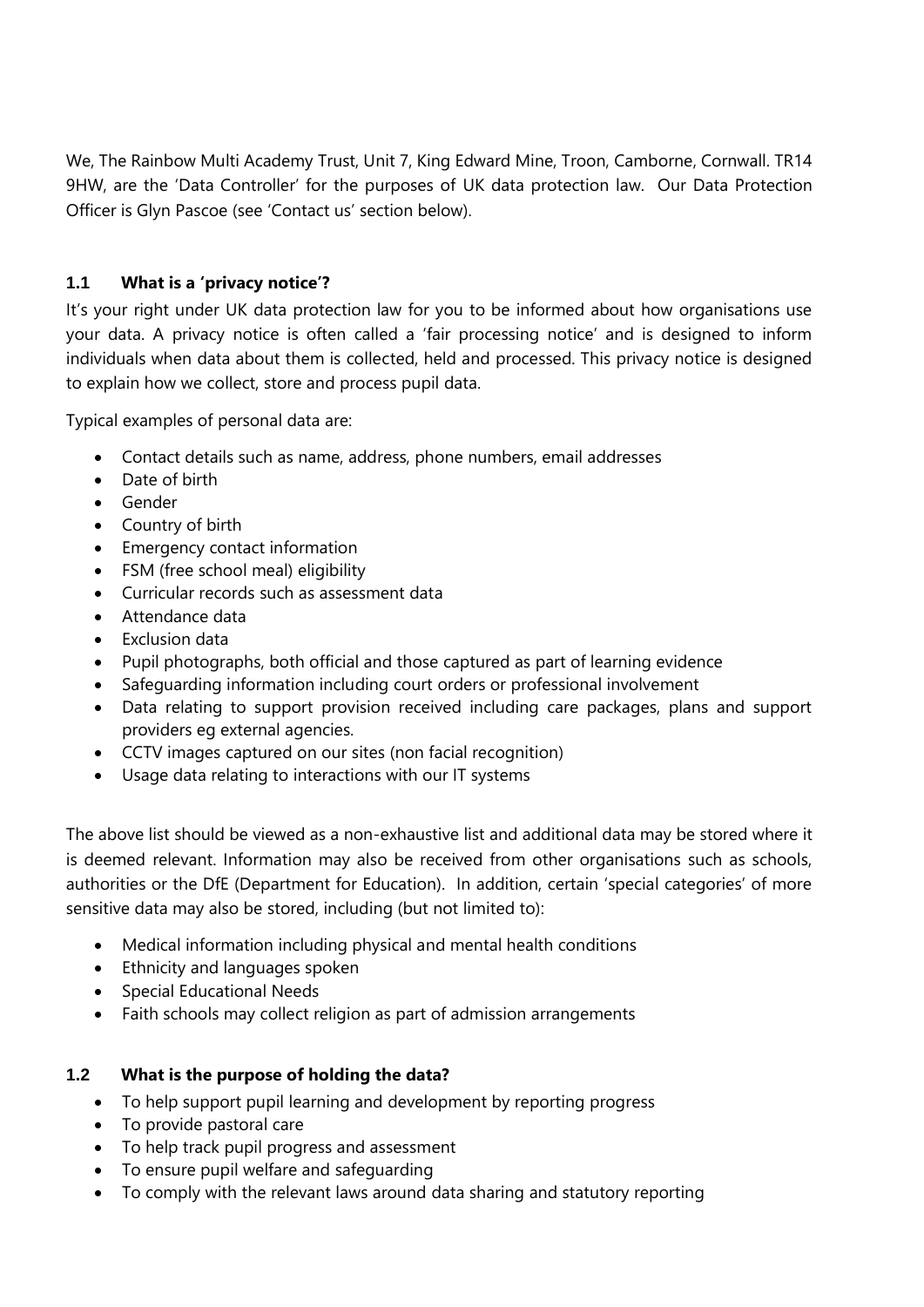- To assess and improve the quality of our teaching and support systems
- To carry out research

### **1.3 Use of personal data in automated decision making and profiling?**

We do not process and personal data through automated decision making or profiling.

#### **1.4 What is our lawful purpose?**

Data must only be collected and processed when allowable by law. Typically, this is when:

- We are required to process data to deliver our service as a academy
- We are required to hold data to comply with legal obligations
- It is in the public interest to do so

In addition to the above, it is allowable to hold/process personal data when we have received consent to do so and/or the data allows us to protect your child's or someone else's vital interests.

Where we have obtained consent to use pupils' personal data, this consent can be withdrawn at any time. We will make this clear when we ask for consent and explain how consent can be withdrawn.

Some of the reasons listed above for collecting and using pupils' personal data overlap, and there may be several grounds which justify our use of this data.

#### **1.5 What is our basis for using special category data?**

We only collect, store and process special category data when we have both a lawful basis and one of the below conditions for processing as set out in UK data protection law:

- Explicit consent has been obtained
- Protecting an individual's vital interests in emergency cases where you are physically or legally incapable of giving consent
- The data has already been made public by you
- Processing for legal claims
- Processing it for substantial public interest as defined in legislations
- Processing for health or social care purposes, and the processing is done by or under the direction of a health or social work professional or by another person obliged to confidentially under law
- Processing for public health reasons, and the processing is done by or under the direction of a health professional or by another person obliged to confidentially under law
- Processing for archiving purposes, scientific or historical research purposes or for statistical purposes and the processing is in the public interest.
- Performing an obligation or right in relation to employment, social security or social protection law

Criminal offence data is only collected, stored and processed when we have both a lawful basis and one of the below conditions for processing as set out in UK data protection law:

- Consent has been obtained
- Protecting an individual's vital interests in emergency cases where you are physically or legally incapable of giving consent
- The data has already been made public by you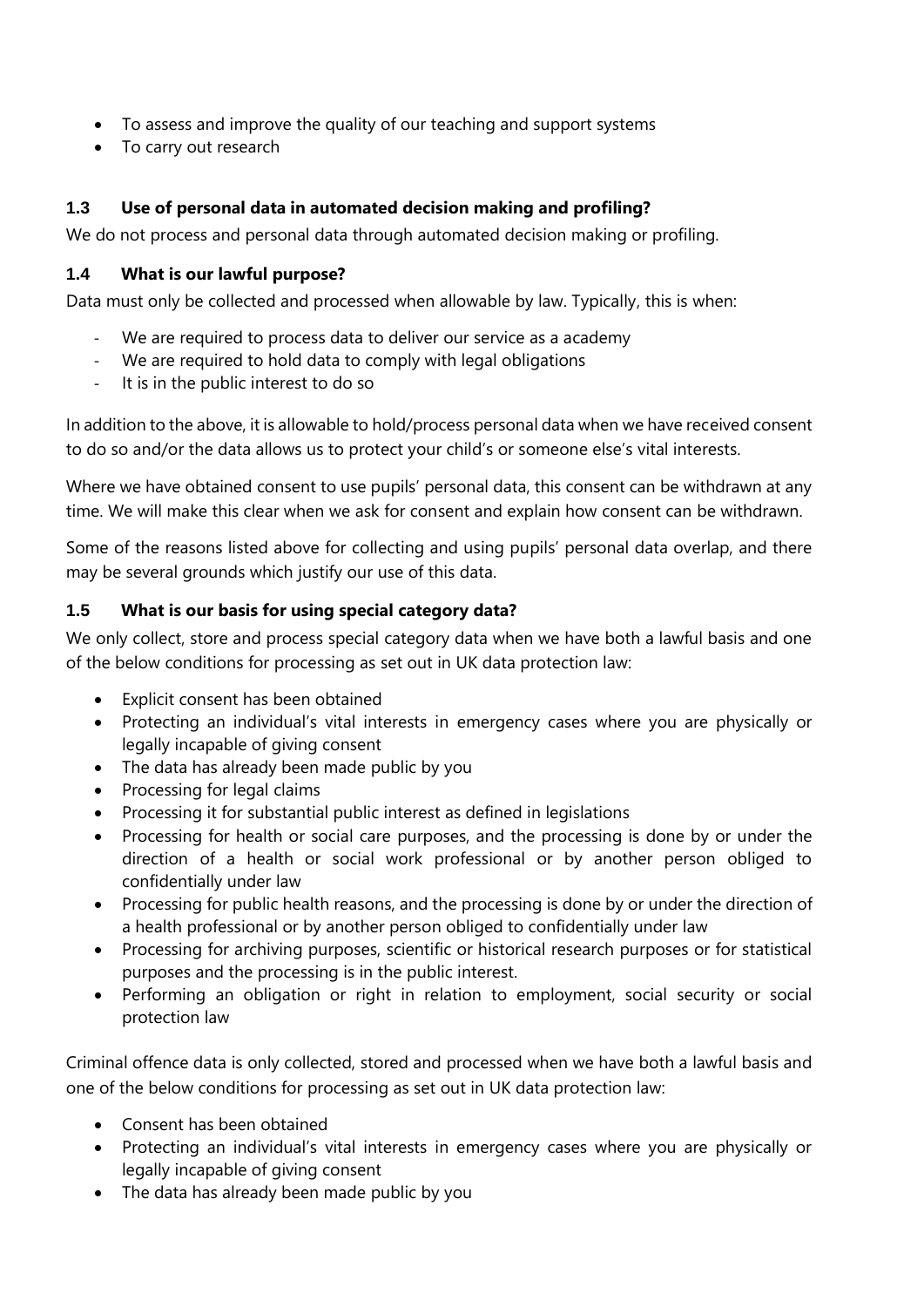- Processing it for or in connection with legal proceedings, to obtain legal advice or exercise or defence of establishment legal rights
- Processing for reasons of substantial public interest as defined in legislation

#### **1.6 How is information collected?**

Personal data will fall into two categories: mandatory (in as much as you must comply with the request to provide the data) and optional (where there is a choice whether to supply information or not). As a Data Controller, we must highlight to you which of the above scenarios is applicable.

Most of the data we hold about you will come from you, but we may also hold data about you from:

- Local authorities
- Government departments or agencies
- Your children
- Police, courts, tribunals

#### **1.7 How is data stored?**

Personal data is kept secure and is retained for the duration of a pupil's attendance at our academy. Certain data may be retained after the pupil leaves the academy in order to comply with our legal obligations. The data will be subject to our standard retention period followed by secure disposal.

A copy of this schedule can be obtained from The [Information and Records Management Society's](http://irms.org.uk/?page=schoolstoolkit&terms=%22toolkit+and+schools%22)  [Toolkit for Schools.](http://irms.org.uk/?page=schoolstoolkit&terms=%22toolkit+and+schools%22)

#### **1.8 How we share your data?**

Data will not be shared with any third party without consent unless either allowable by law or indicated as part of our policies. Assuming either of the above apply, data can be shared with:

- Central government and our local authority (Cornwall) to meet our legal obligations to share certain information with them, such as safeguarding concerns and exclusions
- The Department for Education to meet our legal obligations to share certain information with it, such as assessment data and census returns
- The pupil's family and representatives to meet our legal obligations and comply with subject access requests
- Educators and examining bodies to meet our legal obligations and to support pupil learning such as SATs results
- Our regulator Ofsted to meet our legal obligations such as SATs results and assessment monitoring data
- Suppliers and service providers to enable them to provide the service we have contracted them for such as parent contact information for text/SMS/app messaging services
- Financial organisations to enable them to provide the service we have contracted them for, such as bank account details to enable paying of invoices
- Health authorities to provide appropriate pastoral care and to protect pupil welfare, such as attendance and medical conditions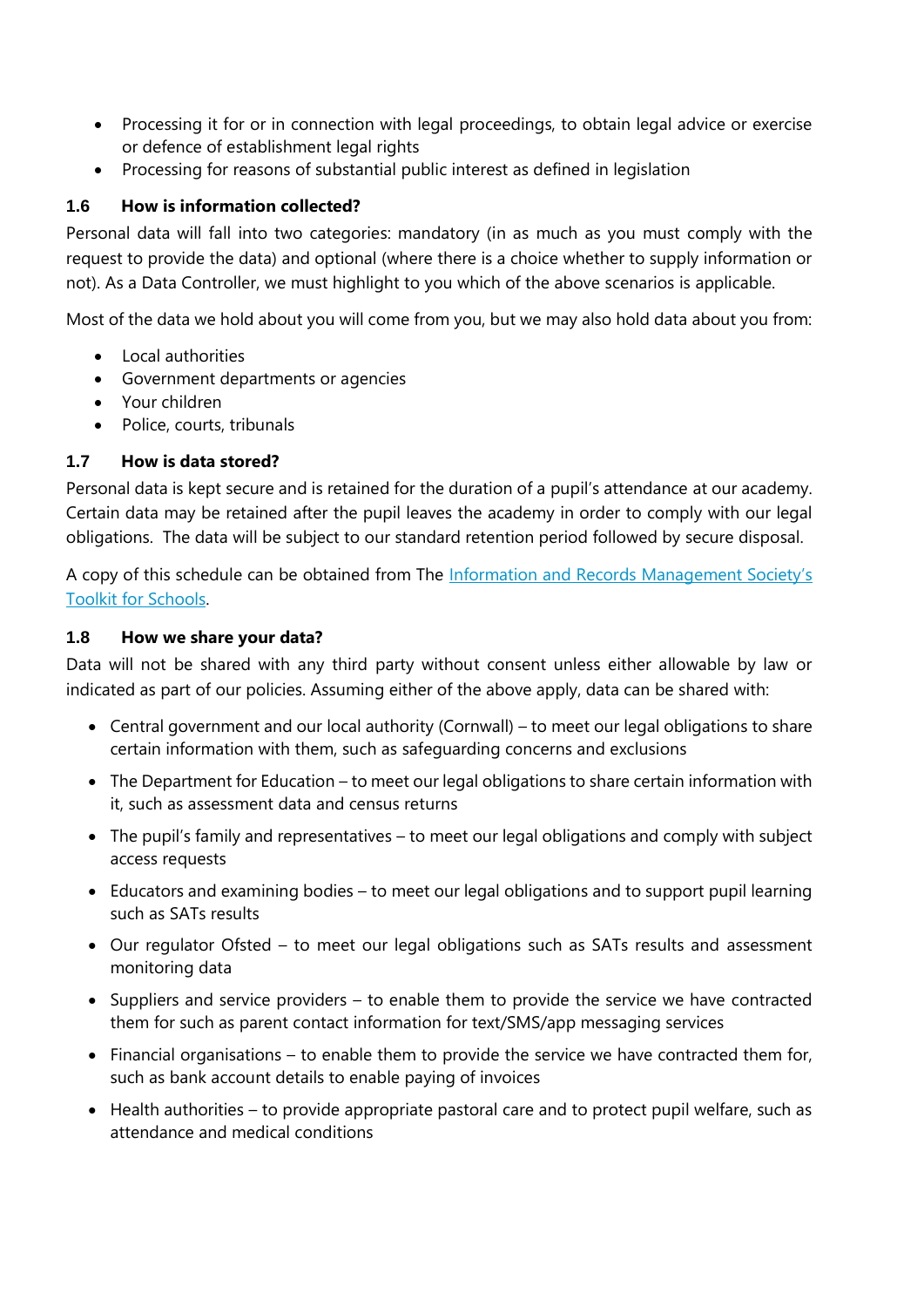- Health and social welfare organisations to meet our legal obligations and to provide appropriate pastoral care and to protect pupil welfare, such as attendance, attainment and medical conditions
- Professional advisers and consultants to support pupil learning and enable them to provide the service we have contracted them for, such as progress, attainment and attendance
- Charities and voluntary organisations to support pupil learning and welfare, such as behavioural and social and emotional characteristics
- Police forces, courts, tribunals to meet our legal obligations to share certain information with them, such as safeguarding

Where allowable and appropriate, data may be transferred internationally in accordance with UK data protection law.

#### **1.9 National Pupil Database**

We are required to provide information about pupils to the Department for Education as part of statutory data collections such as the school/early years census. Some of this information is then stored in the [National Pupil Database](https://www.gov.uk/government/publications/national-pupil-database-user-guide-and-supporting-information) (NPD), which is owned and managed by the Department for Education and provides evidence on school performance to inform research.

The database is held electronically so it can easily be turned into statistics. The information is securely collected from a range of sources including federations, schools, local authorities and exam boards.

The Department for Education may share information from the NPD with other organisations which promote children's education or wellbeing in England. Such organisations must agree to strict terms and conditions about how they will use the data.

For more information, see the Department's webpage on [how it collects and shares research data.](https://www.gov.uk/data-protection-how-we-collect-and-share-research-data)

You can also [contact the Department for Education](https://www.gov.uk/contact-dfe) with any further questions about the NPD.

## **1.10 How can I see what personal information is held about my child? Your rights**

Parents and carers are able to gain access to a report of the data held about a pupil under the age of 12 years or where the child has given consent. To do so, please complete a 'subject access request'. If we do hold information about your child, we will provide the following information:

- A description of the data
- A reason for holding the data
- Where we obtained the data if not from you or your child
- How long the data will be retained for
- Whether the data has been shared and with whom
- Whether any automated decision-making has been applied
- A copy of the data in an intelligible format

A pupil's educational record can be obtained which typically includes the most up-to-date information about a pupil. Please note that the academy may reserve the right to charge a small admin fee to cover the generation of this report as there is no automatic legal right to access this information. Upon receiving the request, we will produce the report within 15 school days. To request access please contact the relevant academy's Data Protection Representative.